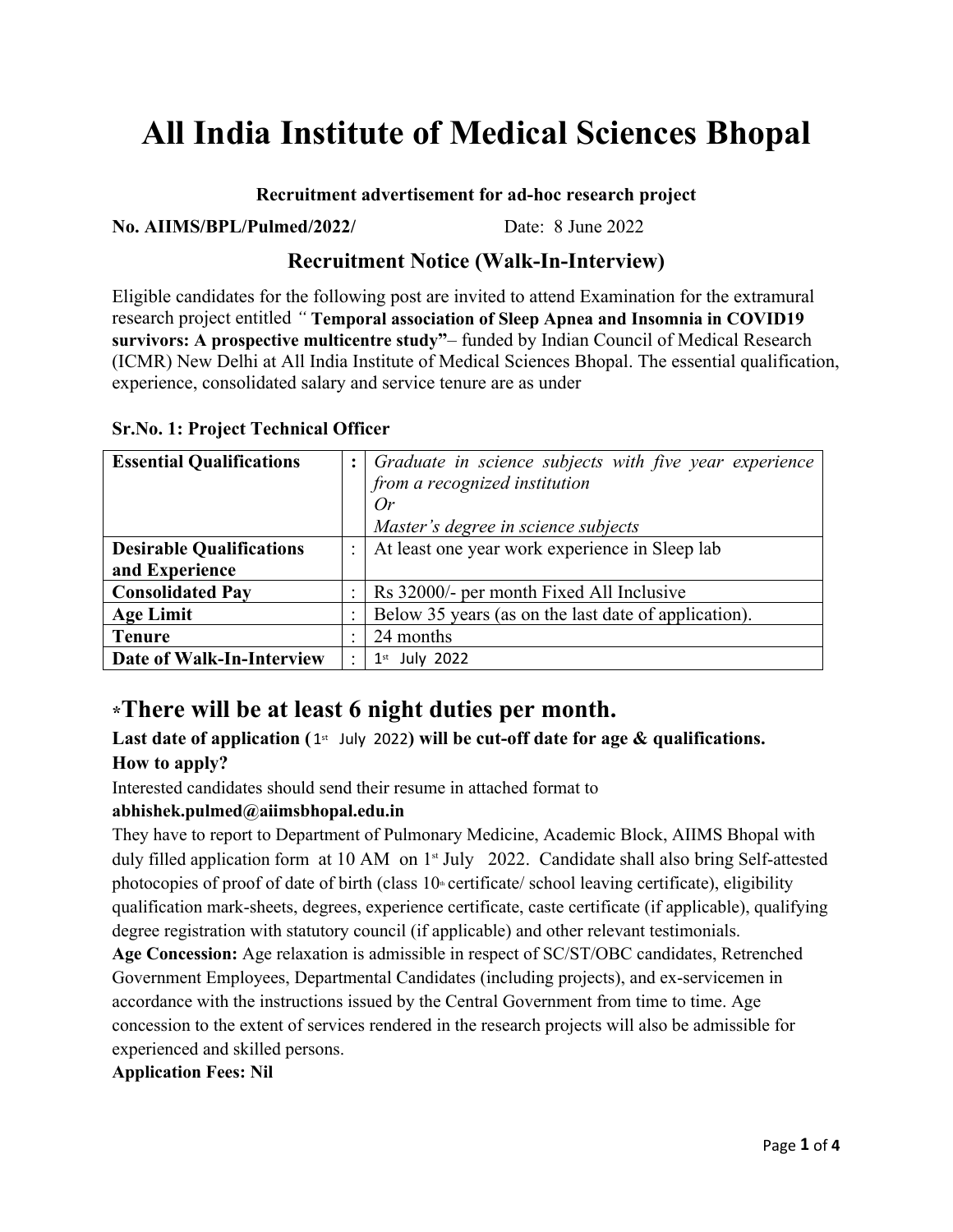### **TERMS & CONDITIONS**

**1. It is candidates' responsibility to ascertain and ensure their eligibility as per the prescribed qualification and experience. Any misinformation detected at any stage will make the candidate liable for legal action. Permission to appear in the selection process does not approve the eligibility of the candidate. Even after qualifying the selection process the candidate may be rendered disqualified at the time of document verification if he / she does not fulfil essential eligibility criteria.** 

2. These appointments will be made from the staff strength sanctioned to the extra-mural project and employment in this extra-mural project will not vest any right to candidate for appointment within the sanctioned staff strength of AIIMS Bhopal or ICMR.

3. **Tenure:** The assignments are purely on contract basis for the period specified above. This appointment will not vest any right to claim by the candidate for regular appointment or permanent absorption in AIIMS Bhopal or ICMR or for continued contractual appointment.

4. **Expiry of Contract:** The contract will automatically expire on completion of period specified above until it is renewed with mutual consent for the decided period. The contractual appointment can be terminated at any time by either side by giving 30 days' notice or salary in lieu thereof.

5. **Leave:** The leave entitlement of the appointee shall be governed in terms of the ICMR leave policy governing extramural / short term research projects as amended from time to time.

6. **Accommodation:** No hostel or any other accommodation will be provided by the Institute / Principal Investigator.

7. The candidate who is already in government service shall submit **'No Objection Certificate"**  from the present employer at the time of walk-in-written test.

8. The prescribed qualification is minimum and mere possessing the same does not entitle any candidate for selection.

9. The candidate should bring along original certificates in support of his/her age, educational/ professional qualification, experience etc., two recent passport size colour photographs and a one set of self-attested photocopies of the relevant documents failing which he/she will not be allowed to participate in the interview or written test.

10. No travelling or other allowances will be paid to the candidate for appearing in written examination or for joining the post.

11. Canvassing of any kind will lead to disqualification.

12. Private practice of any type is prohibited.

13. He / She can be posted at any place as per the requirement of the project including rural areas / field sites.

14. He / She is expected to conform to the rules of conduct and discipline as applicable to the institute employees.